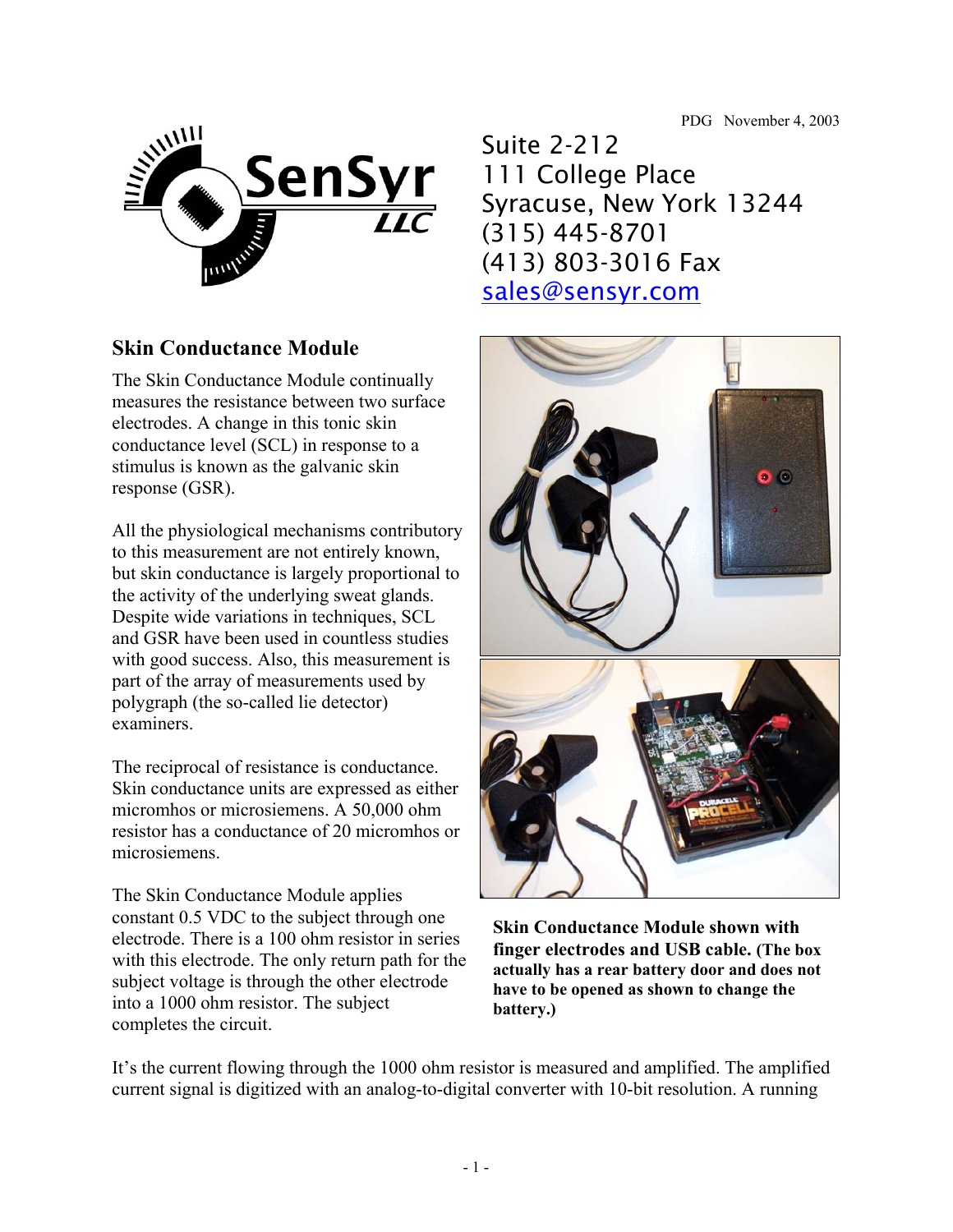average is obtained by averaging each new raw measurement with the previous averaged measurement. New measurements are sent to the host at specified intervals. The input range is 0- 40 micromhos.

The Skin Conductance Module is essentially a serial device. It comes populated for either RS-232 or USB operation. The USB connection appears to the operating system as another COM port. This device transmits digitized ADC data as a 10-bit number right-justified in two bytes high byte, low byte. The default serial parameters are: 19.2 kbps, 8 data bits, one start bit, one stop bit, and no parity.

The box transmits one two-byte reading about 360 times a second by default. This rate can be varied by command. The device is always converting SCL data at 720 Hz. Subsequent readings are averaged with the previous reading (which was similarly averaged).

One of the outstanding features of the Skin Conductance Module is it's ability to calibrate it's own input. Internally, there are seven 0.1% precision calibration resistors connected to seven poles of an 8-pole analog switch. The eighth pole is the subject (switch 1). Any or all of the switches can be enabled with a corresponding bit in a control byte being set equal to 1.

| <b>Calibration</b> |
|--------------------|
| Switches           |
| $S1 =$ subject     |
| $S2 = 51.0k$       |
| $S3 = 100.0k$      |
| $S4 = 100.0k$      |
| $S_5 = 200.0k$     |
| $S6 = 1M$          |
| $S7 = 1M$          |
| $S8 = 1M$          |

Any or all of the switches can be enabled simultaneously. This allows multiple calibration resistors to be placed in parallel to obtain more calibration points. For example, either S2 or S3 may be engaged separately to calibrate at 10 micromhos. If both S2 and S3 are engaged, a 20 micromhos calibration point is obtained. Up to 20 unique calibration points can be generated in this fashion.

Be sure to open the subject switch during calibration and close it afterward.

There is also a 12-bit digital-to-analog converter (DAC) that can be used to suppress (reduce) SCL. This could be used in situations where the subject has a large baseline offset SCL.

The serial interface is self-powered. That is, the USB or RS-232 connection provides all the requisite power to run the computer interface. The subject readout is powered by a 9V alkaline battery. The two halves of the circuit are optically isolated. The subject connection is floating relative to the computer and power line ground. The circuit provides in excess of 1000 V of isolation.

The 9V alkaline battery should last 20 to 36 hours of continuous operation. There is no power switch. Power to the subject readout circuit is actuated by asserting the DTR line of the serial interface. Deassert DTR to turn off the power.

## Commands

All commands are sent at 19.2 kbps. All command sequences start with a FF (hexadecimal) sync byte. There are 7 commands. Hex bytes values are shown: